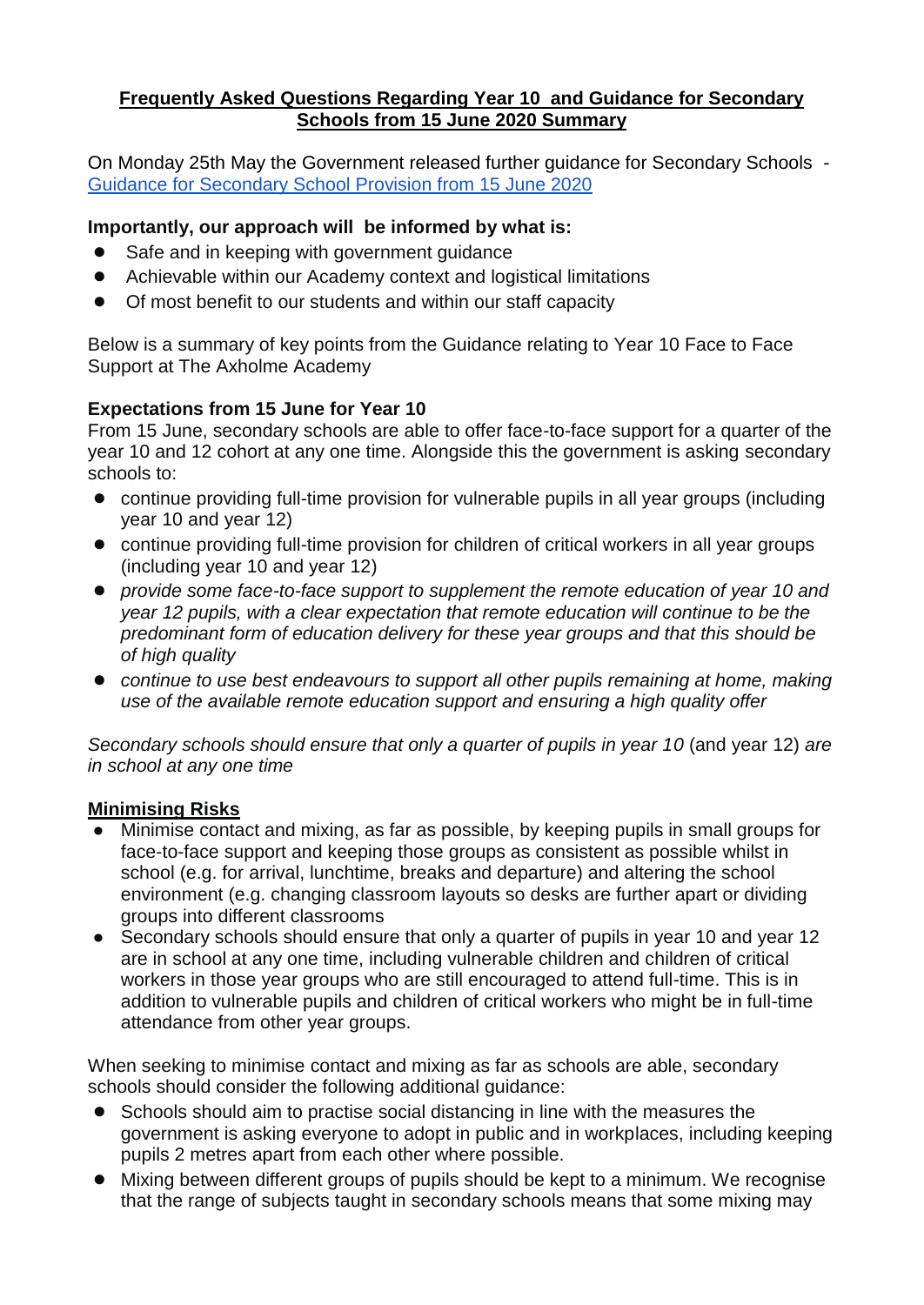be unavoidable to provide pupils with face-to-face support from subject teachers. We would expect that these groups are still smaller than normal. We would also expect schools to minimise mixing for arrival, lunchtime, breaks and departure. While in general groups should be kept apart, brief, transitory contact, such as passing in a corridor, is low risk

● Given we are asking secondary schools not to have whole year groups in school at the same time, some schools may plan to use rotas. Where rotas are used, secondary schools should avoid split day rotas within the same day and ensure that only a quarter of children are ever in the school on any one day (e.g. morning and afternoon rotas should not be applied).

## **Minimising risks outside of school**

Secondary schools should consider how pupils travel to and from school. Pupils should be encouraged to walk or cycle where possible. In preparing for wider opening, secondary schools should carefully consider:

- How many pupils in year 10 and year 12 will be travelling at the same time and how those pupils are likely to travel
- the likelihood of pupils mixing with each other and coming into contact with other people on the journey to and from school
- Schools should ensure that the use of public transport to travel to and from school is minimised as far as possible.
- Schools should consider the potential for broader social mixing outside school when deciding their approach and communicate with pupils about not socialising with each other in groups outside school

### **Frequently Asked Questions**

## **How many days are Year 10 having at school from 15 June until July 16th?**

If only up to 25% of year 10 can be on site each day this will result in a limit of approximately 5 days Face to Face Support per student in the 5 weeks between 15th June and 16th July. This will ensure all students are given equal opportunity to receive the same amount of Face to Face support.

Government guidance states that *'remote education will continue to be the predominant form of education delivery'* for Year 10 from 15th June. As an academy we will continue to ensure that the remote education we provide is of the best quality possible for Year 10 students not on site at the Academy for Face to Face support and also all students in Years 7, 8 and 9.

**Are there going to be any special dispensations for GCSE'S in summer 2021?** Ofqual are undertaking a consultation to ensure that current Year 10 and 12 students are not disadvantaged when they sit their examinations in 2021. We are currently waiting for more details but initial comments from Ofqual are copied below:

*Ofqual has pledged that Year 10 and 12 pupils will not be "unfairly disadvantaged" if their 2021 GCSE and A-level performance is hit by the lessons they have missed this year. "If the evidence suggests that the performance of next year's GCSE, AS- and A-level students is lower than expected, we will work with exam boards to ensure they are not unfairly disadvantaged by these circumstances."*

## **Is Face to Face Support going to follow the timetable prior to school**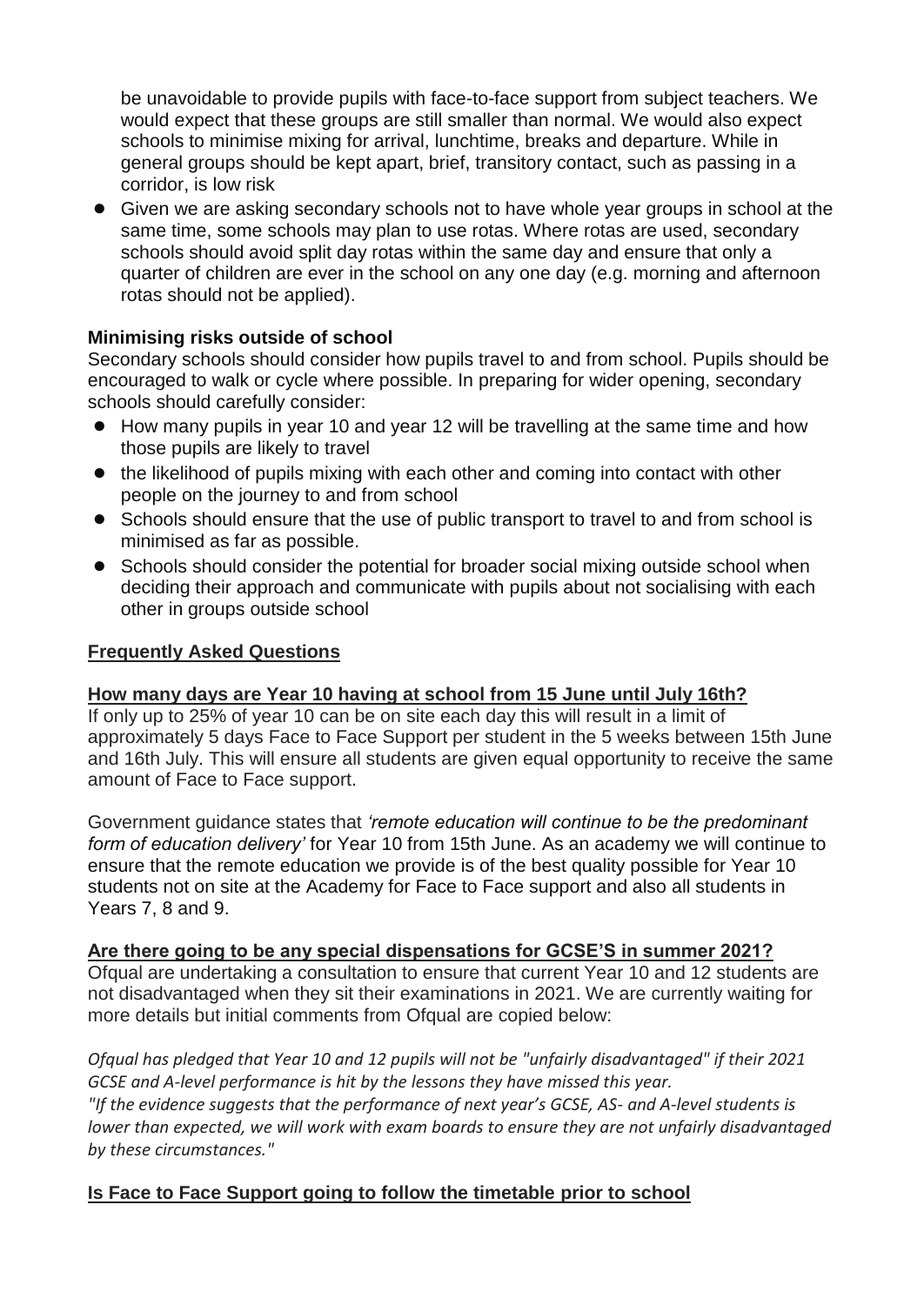### **closure/lockdown?**

The timetable for Face to Face Support will be different. The timetable will be constructed to meet the needs of the students and also will be influenced by staffing availability and around ensuring up to a maximum of 25% of Year students are on site per day, in small groups of 6 - 8 students maximum.

Further details will be shared once finalised.

### **What will the start and end times of the school day be?**

The day will have to operate on a staggered start/end for the students who are on site. This is to ensure we can minimise contact and mixing and also reduce broader social mixing on the journey to/from the Academy.

### **Will Period 6 Support Sessions be taking place in June / July 2020?**

Period 6 will start to happen again once the Academy is able to operate at it's normal capacity with full year groups on site.

### **Will Transport be provided to/from the Academy?**

At this time transport will not be provided to ensure that public transport use is minimised in line with the Government guidance.

#### **If I choose not to send my child into school for face to face support will they be disadvantaged?**

It is your choice whether to send your child into the Academy for Face to Face Support. From 15th June remote learning will remain the predominant form of education for the remainder of this academic year. We will continue to offer support on a 1:1 basis via Google meets and telephone calls for all students who do not attend the Academy site for Face to Face support.

## **Will the Academy Diner be open to provide food?**

For the remainder of the Academic year students will be asked to bring a packed lunch / refreshments with them.

For students in receipt of Free School Meals the vouchers are being supplied to parents via the National Voucher scheme which will cover the cost of the packed lunch students should bring with them.

### **Design Technology coursework was due to start in June/July to start over the summer and is worth 50% of the final grade, how will this happen?**

The Design Technology coursework is made up of written work which is completed on Google Slides and a practical final piece. Controlled Assessment can start as it usually would remotely via Google Classrooms and Slides. Google Meets will be used to support students learning. The first objective of the Controlled Assessment is research based and this can be completed independently by students.

#### **Is work experience cancelled in July 2020? If so, have placements been informed? Will the opportunity for work experience be available when the Academy opens fully again?**

Work experience has been postponed in July 2020. At this stage it is unclear what the structure for provision will be in place in September 2020 and we will want to ensure we maximise all learning time available for Year 10 as they enter Year 11. There may be a possibility for current Year 10 to do work experience in October half term if they wish to.

## **When will Year 10 do mock exams, so areas can be identified where more**